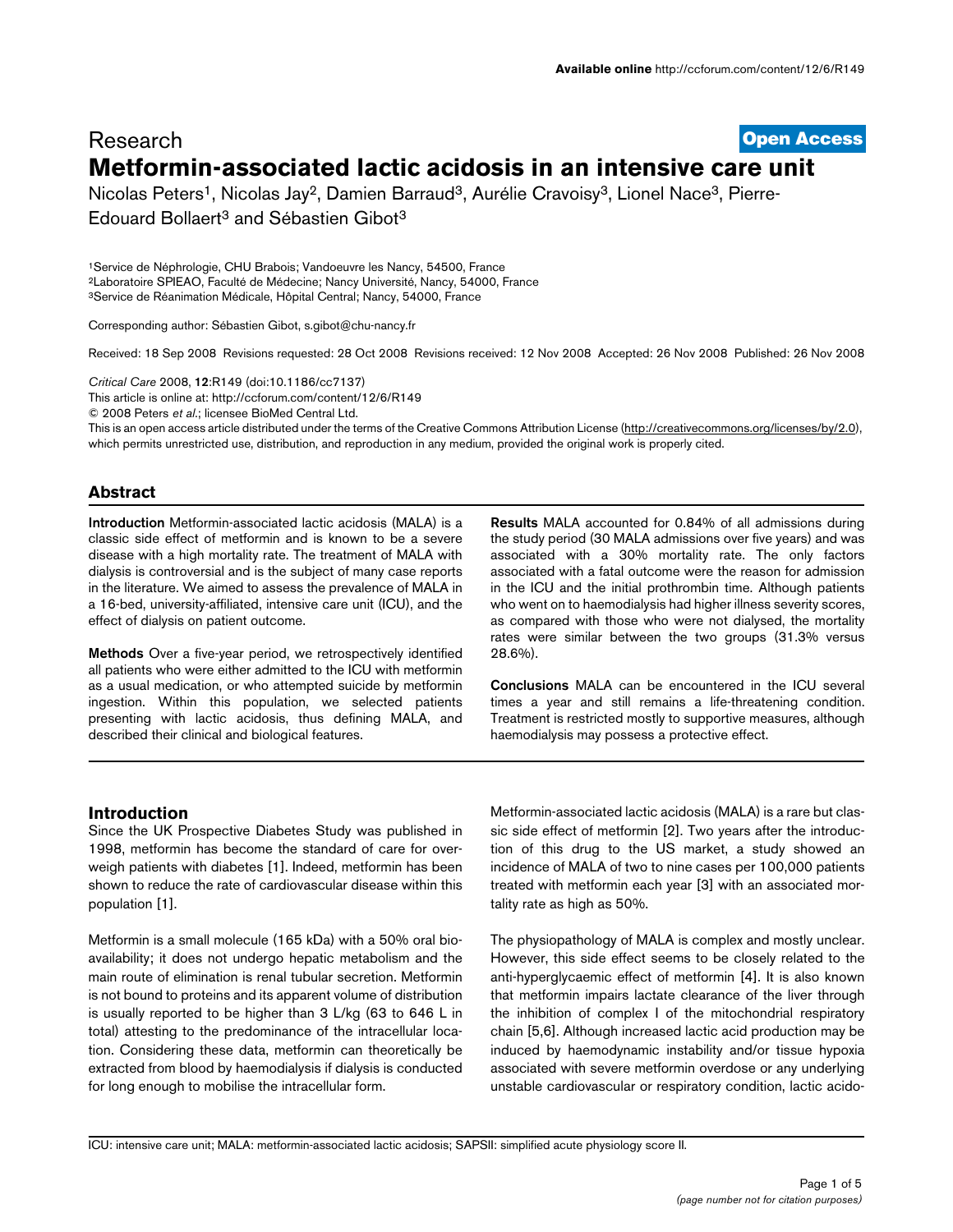sis is predominantely due to a lack of lactate's clearance than to an increased production.

Intensivists may be confronted with MALA because of its potential severity. Nevertheless, the treatment of MALA is mostly restricted to supportive measures as there is no specific therapeutics. Haemodialysis is appealing as it can buffer acidosis and theoretically extract metformin from blood [7,8]. Unfortunately, this technique has not gained widespread acceptance due to the lack of well-conducted studies. Indeed, only case reports have dealt with this subject [9-12].

We aimed to assess the prevalence of MALA in a 16-bed, university-affiliated, intensive care unit (ICU), and the effect of dialysis on patient outcome.

# **Materials and methods Study design and definitions**

The study was conducted at the Hopital Central, University of Nancy, France. The hospital records of all patients admitted to the ICU between August 2002 and August 2007 were retrospectively evaluated and patients were included if they met the following criteria: current metformin medication as their usual treatment; metformin overdose in the setting of a suicide attempt; and lactic acidosis defined by lactate concentration higher than 5 mmol/L and bicarbonate level less than 22 mmol/L. Patients were not enrolled if a limitation of care was decided on admission.

The retrospective and non-interventional nature of this study waived the need for ethics committee approval.

Clinical and laboratory features at admission and during the ICU stay were studied: simplified acute physiology score (SAPS) II of severity, Charlson index (used to assess the heaviness of comorbidities) [13], age, sex, reason for admission to the ICU, blood pressure, respiratory rate and vasopressor requirement. Acute renal failure was defined according to the RIFLE (acronym indicating Risk of renal dysfunction; Injury to the kidney; Failure of kidney function, Loss of kidney function and End-stage kidney disease) criteria (increase creatinine times three or glomerular filtration rate decrease of more than 75%; urine output less than 0.3 mL/kg/hour every 24 hours or anuria for longer than 12 hours despite appropriate fluid replacement) [14]. Biological data recorded were arterial pH, blood lactate, bicarbonate, glucose and creatinine concentrations, as well as prothrombin time.

### **Patient population**

The patients were divided according to their 28-day outcome in order to investigate if there were differences in relation to all the studied parameters. The population was also split regarding the use of haemodialysis. Due to the retrospective design, no rules precluded the use of haemodialysis.

### **Statistical analysis**

Results were expressed as mean ± standard deviation or median (range) for quantitative variables. Comparisons between groups were performed with a Student's t-test, Fisher's exact test or Mann-Whitney test when appropriate. Analysis of associations between death and categorised risk factors was done with Fisher's exact test and Pearson's chisquare test. Statistical analyses were conducted using the R software [15] and a two-tailed  $p < 0.05$  was deemed significant.

### **Results**

During the study period, 3556 patients were admitted into the ICU. Among this group, 160 were identified as having been exposed to metformin but only 30 (18.7%) presented with MALA (Figure 1). Reasons for ICU admission were shock ( $n =$ 12), acute renal failure ( $n = 9$ ), acute respiratory distress syndrome or acute lung injury ( $n = 3$ ), suicide attempt ( $n = 3$ ), cardiac arrest ( $n = 2$ ) and intracerebral haemorrhage ( $n = 1$ ). Thus, no patient was referred to the ICU because of MALA but with an acute disorder associated with the development of MALA.

Patients' characteristics are reported in Table 1. Length of stay in the ICU was  $12.8 \pm 17.7$  days and the 28-day mortality rate was 30%.

When compared with survivors, non-survivors were more often referred to the ICU for shock ( $p = 0.002$ ), displayed a higher SAPSII score ( $p = 0.004$ ) and a higher prothrombin time ( $p =$ 0.04). The degree of lactic acidosis did not differ between





**Flow chart of patient outcome. MALA = metformin-associated lactic** acidosis.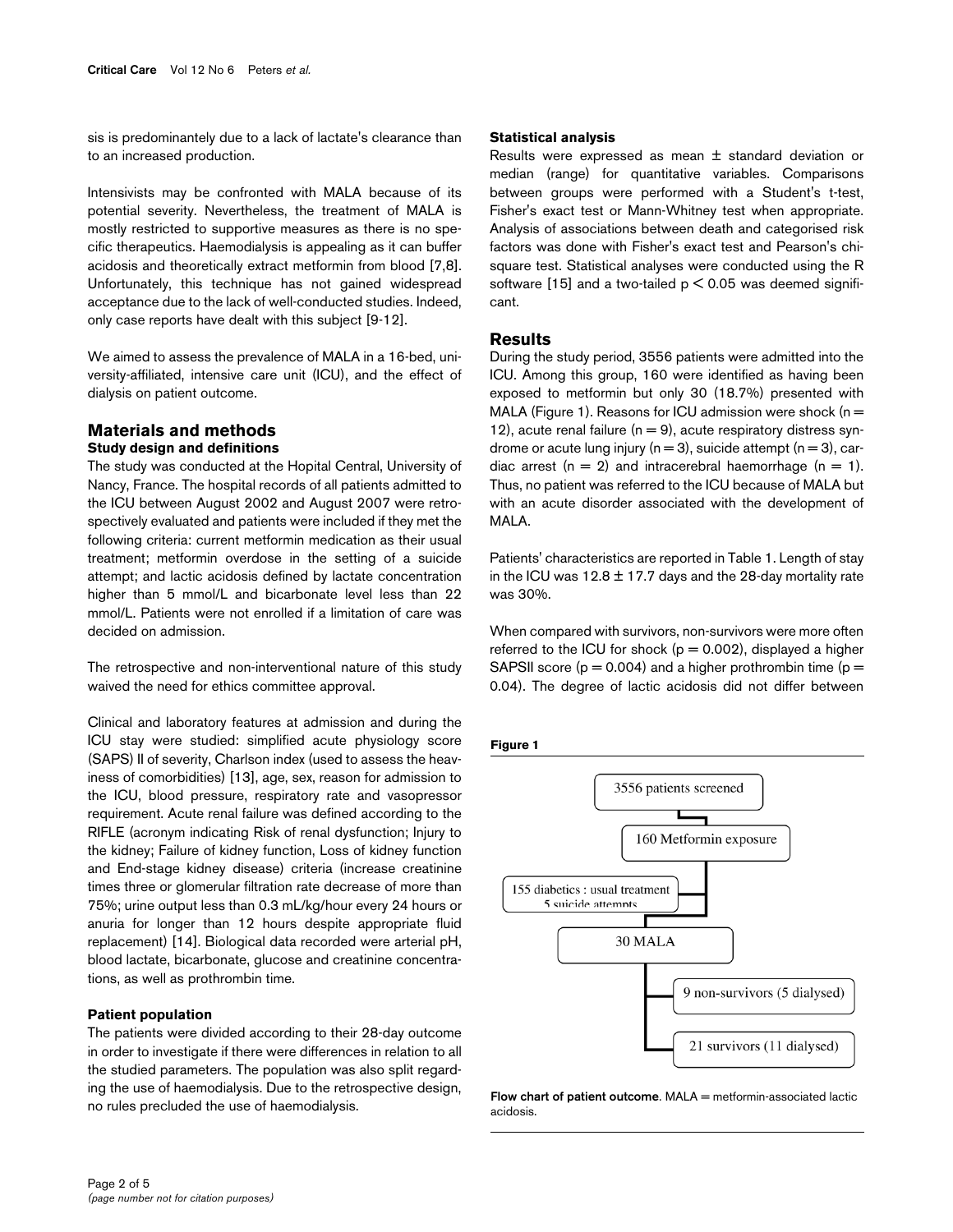# **Table 1**

# **Patients' characteristics on admission according to their outcome.**

|                               | All patients ( $n = 30$ ) | Survivors ( $n = 21$ ) | Non-survivors $(n = 9)$ | p value |
|-------------------------------|---------------------------|------------------------|-------------------------|---------|
|                               |                           |                        |                         |         |
| Age (years)                   | $66.8 \pm 13.6$           | $66.1 \pm 12.6$        | $68.4 \pm 11.4$         | 0.90    |
| Sex ratio male/female         | 15/15                     | 7/14                   | 8/1                     | 0.10    |
| <b>SAPSII</b>                 | $60 \pm 21$               | $53 \pm 12$            | $75 \pm 23$             | 0.004   |
| Charlson index                | 3±2                       | 3 ± 1                  | 3±2                     | 0.28    |
| Reason for ICU referral       |                           |                        |                         |         |
| Shock (%)                     | 40.0                      | 23.8                   | 77.8                    | 0.002   |
| Acute renal failure (%)       | 30.0                      | 42.9                   | 0                       | 0.03    |
| Suicide attempt (%)           | 10.0                      | 14.3                   | $\Omega$                | 0.31    |
| Other (%)                     | 20.0                      | 19.0                   | 22.2                    | 0.86    |
|                               |                           |                        |                         |         |
| Mechanical ventilation (%)    | 36.7                      | 33.3                   | 55.6                    | 0.68    |
| Vasopressors (%)              | 60                        | 52.4                   | 77.8                    | 0.24    |
| Acute renal failure (%)       | 80                        | 71.4                   | 100                     | 0.14    |
|                               |                           |                        |                         |         |
| Arterial pH                   | $7.18 \pm 0.19$           | $7.19 \pm 0.21$        | $7.16 \pm 0.10$         | 0.15    |
| Arterial lactate (mmol/L)     | $9.9 \pm 4.1$             | $10.2 \pm 4.3$         | $9.2 \pm 3.7$           | 0.58    |
| Arterial bicarbonate (mmol/L) | $13.2 \pm 5.7$            | $11.8 \pm 6.1$         | $16.3 \pm 3.0$          | 0.12    |
| Creatinine (mg/L)             | $45.0 \pm 30.7$           | $50.9 \pm 38.6$        | $31.5 \pm 12.5$         | 0.30    |
| Prothrombin time (sec)        | $19 \pm 2$                | $17 \pm 2$             | $21 \pm 3$              | 0.04    |
|                               |                           |                        |                         |         |
| Length of stay in ICU (days)  | $12.8 \pm 17.7$           | $8.1 \pm 10.2$         | $23.7 \pm 22.8$         | 0.35    |

ICU = intensive care unit; SAPSII: simplified acute physiology score II.

groups, nor did the requirement for mechanical ventilation, vasopressors or dialysis.

On admission, 80% of our patients presented with acute renal failure, of whom 62.5% underwent dialysis therapy (no patient had a history of chronic renal failure). Only one patient with an unaltered renal function underwent dialysis therapy because of severe acidosis. Of note, 55.6% of survivors were dialysed as compared with 52.4% of non-survivors ( $p = 0.8$ ). Intermittent veno-venous haemodialysis with the use of a bicarbonate buffer was performed and we observed no dialysis disequilibrium syndromes.

We also compared patients who underwent dialysis and patients who did not (Table 2). There was a trend for a higher severity among dialysed patients as reflected by a higher SAP-SII score  $(p = 0.04)$ , and trend towards a more frequent requirement for supportive therapies (vasopressors, mechanical ventilation; not statistically significant) and a higher degree of metabolic acidosis. Despite this higher severity, the mortality rate did not differ between dialysed and non-dialysed patients.

# **Discussion**

The definition and diagnostic criteria of MALA are based on metformin exposure associated with the presence of lactic aci-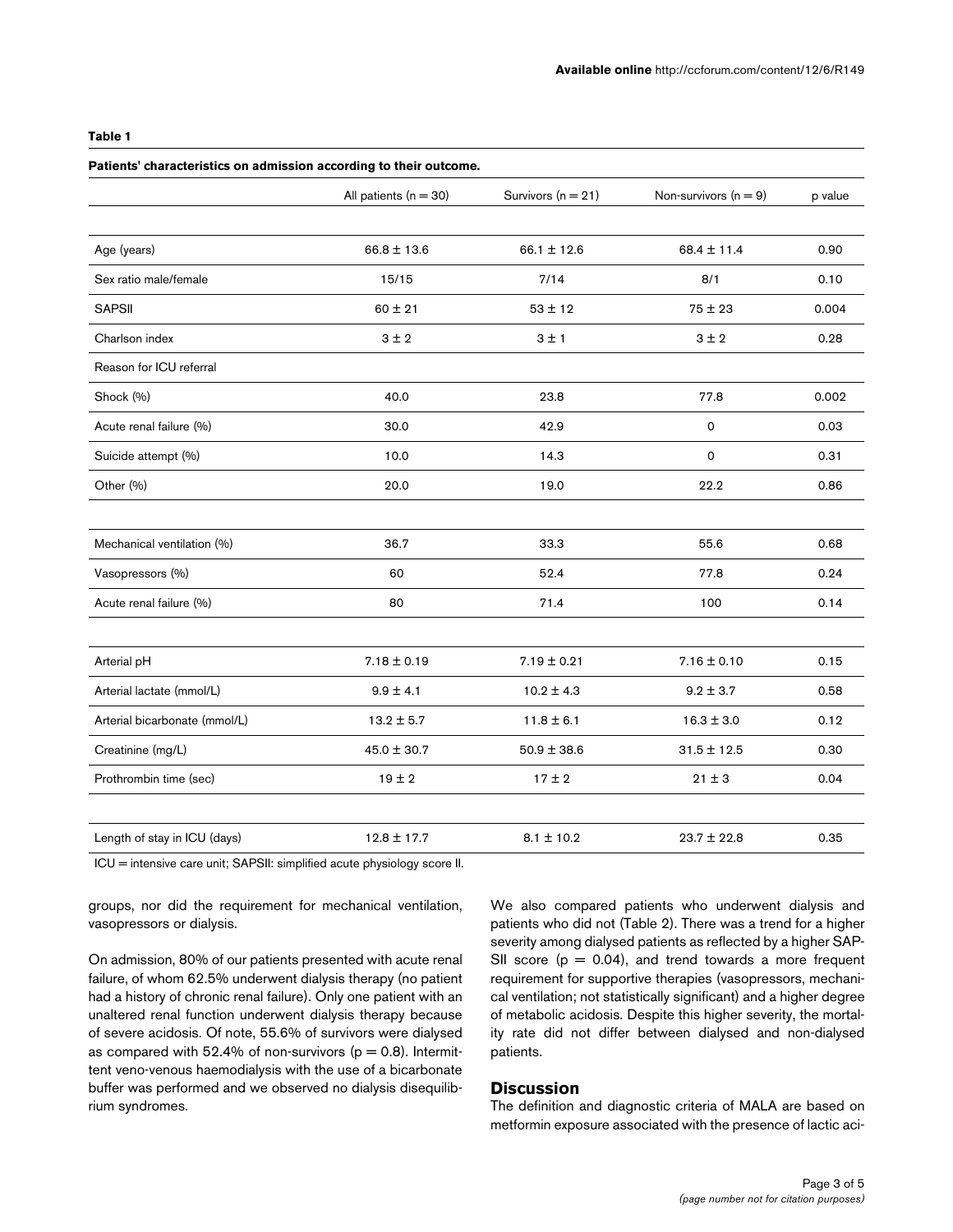### **Table 2**

|                               | Patients' characteristics according to their dialysis status. |                        |         |  |  |  |
|-------------------------------|---------------------------------------------------------------|------------------------|---------|--|--|--|
|                               | Dialysis ( $n = 16$ )                                         | No dialysis $(n = 14)$ | P value |  |  |  |
| Age (years)                   | $66.9 \pm 11.6$                                               | $66.6 \pm 12.4$        | 0.57    |  |  |  |
| Sex ratio male/female         | 7/9                                                           | 7/7                    | 0.61    |  |  |  |
| <b>SAPSII</b>                 | $61 \pm 12$                                                   | $43 \pm 11$            | 0.04    |  |  |  |
| Charlson index                | $3.5 \pm 1.0$                                                 | $2.5 \pm 0.7$          | 0.12    |  |  |  |
| Reason for ICU referral       |                                                               |                        |         |  |  |  |
| Shock (%)                     | 43.8                                                          | 35.7                   | 0.58    |  |  |  |
| Acute renal failure (%)       | 37.5                                                          | 21.4                   | 0.11    |  |  |  |
| Suicide attempt (%)           | 12.5                                                          | 7.1                    | 0.37    |  |  |  |
| Other (%)                     | 6.3                                                           | 35.8                   | 0.01    |  |  |  |
| Mechanical ventilation (%)    | 43.8                                                          | 28.6                   | 0.16    |  |  |  |
| Vasopressors (%)              | 68.8                                                          | 50                     | 0.13    |  |  |  |
| Acute renal failure (%)       | 93.8                                                          | 64.3                   | 0.02    |  |  |  |
|                               |                                                               |                        |         |  |  |  |
| Arterial pH                   | $7.11 \pm 0.20$                                               | $7.26 \pm 0.12$        | 0.07    |  |  |  |
| Arterial lactate (mmol/L)     | $11.2 \pm 4.8$                                                | $8.4 \pm 2.6$          | 0.24    |  |  |  |
| Arterial bicarbonate (mmol/L) | $9.8 \pm 5.8$                                                 | $16.4 \pm 3.2$         | 0.006   |  |  |  |
| Creatinine (mg/L)             | $60.4 \pm 38.0$                                               | $27.6 \pm 16.6$        | 0.01    |  |  |  |
|                               |                                                               |                        |         |  |  |  |
| Length of stay in ICU (days)  | $19.4 \pm 8.2$                                                | $5.3 \pm 2.1$          | 0.009   |  |  |  |
| Mortality rate (%)            | 31.3                                                          | 28.6                   | 0.82    |  |  |  |

ICU = intensive care unit; SAPSII: simplified acute physiology score II.

dosis. We therefore enrolled patients with a lactate concentration of 5 mmol/L or higher and a bicarbonate level of less than 22 mmol/L evidenced before or at admission into the ICU. Routine assessment of metformin plasma concentration is not easy and of no value because metformin is essentially an intracellular toxin. Moreover, as any concentration of metformin may impair liver lactate clearance, it is worth considering that the observation of lactic acidosis concomitant to a recent ingestion of metformin may, at least in part, be related to this drug. We then choose to consider MALA as lactic acidosis observed in all patients with a recent ingestion of metformin.

The current study describes 30 cases of MALA and there is, to the best of our knowledge, only one study reporting a larger series of cases but not focussed on critically ill patients [3]. We found that MALA was present in about 1% of patients admitted to the ICU, and indeed metformin is a factor that is detrimental to the outcome in the setting of an acute disease rather than the primary reason for referral to the ICU.

The 30% death rate we observed is lower than previously reported [3]. This may be because of a better awareness of this side effect, as well as a continuous improvement of care in the ICUs. We also noted a high rate (80%) of acute renal